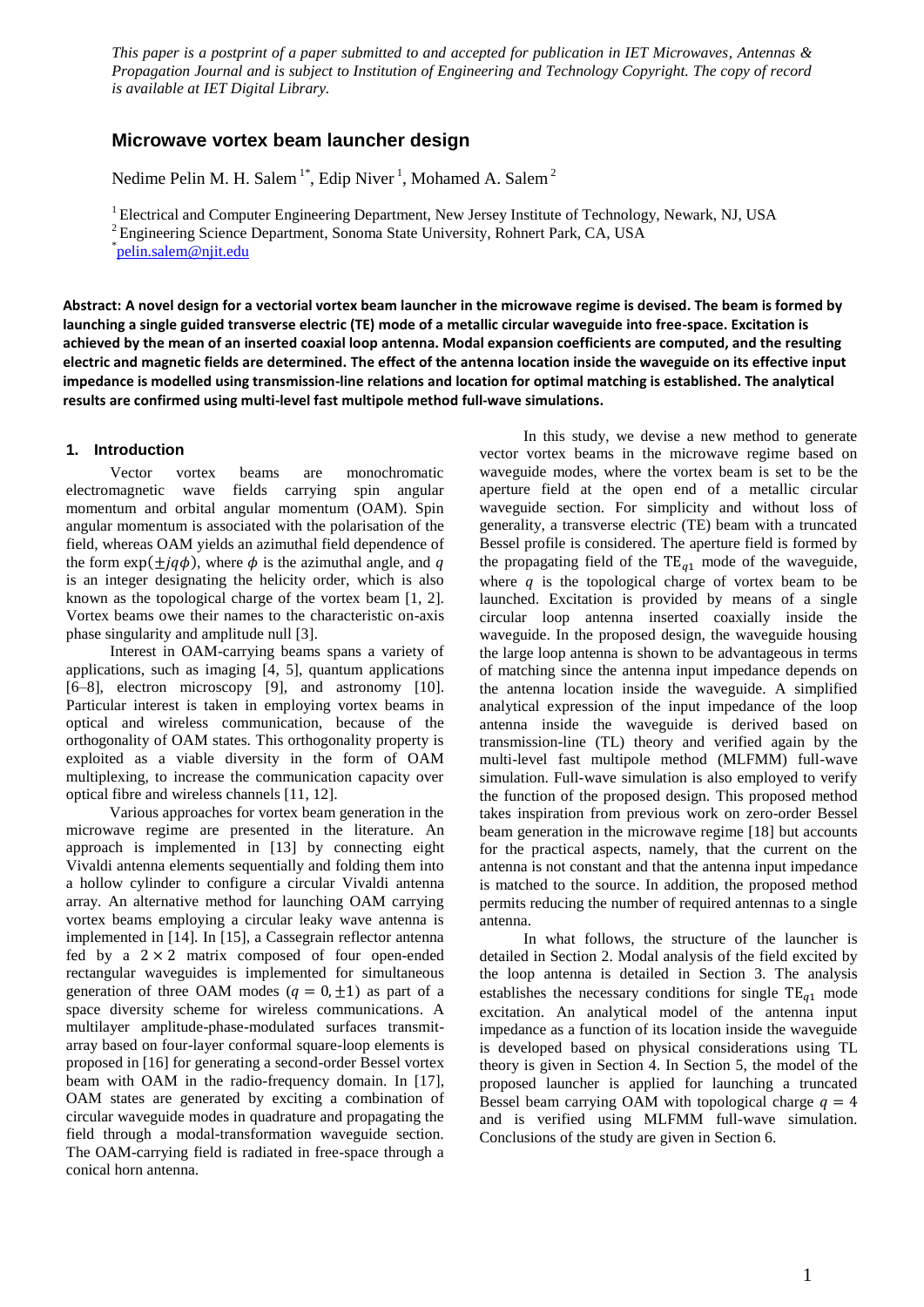

*Fig. 1: A schematic of the proposed vortex beam launcher structure.*

#### **2. Vortex beam launcher design**

The structure of the proposed launcher consists of two main components: (i) a thin sheet loop antenna connected to a voltage source with 50  $\Omega$  impedance and (ii) a finite circular waveguide section with one closed end. The antenna and waveguide are coaxially aligned along the  $z$ axis, as illustrated in Fig. 1. The radius of the waveguide section  $a$  is chosen such that

$$
p'_{q1} < ak_0 < p_{q1}, \tag{1}
$$

where  $k_0 = 2\pi/\lambda_0$  is the free-space wavenumber, and and  $p'_{a1}$  are the first roots of the qth order Bessel function of the first kind, and its derivative, respectively. This particular choice of  $\alpha$  ensures that the TE<sub> $q1$ </sub> mode is propagating, while the next mode with same azimuthal dependence, the transverse magnetic  $TM_{a1}$ , is in cut-off. The radius of the loop antenna  $\rho_A$  is chosen such that the circumference length corresponds to  $q\lambda_0$ , where  $\lambda_0$  is the operation wavelength in free-space. This choice of circumference length together with the choice of the waveguide radius ensure that the antenna excites the TE*q*<sup>1</sup> mode of the circular waveguide section, which is launched into free-space through the open end. The profile of the launched vortex beam thus has a 'doughnut' shape, since the radial dependence of the  $TE_{q1}$  field corresponds to qth order Bessel function truncated at its first zero. The distance of the antenna from the closed end  $z_A$  is determined by the choice of q to maximise the power coupling efficiency to the  $TE_{a1}$ mode. The length of the waveguide section  $z_c$  is shown to have little effect on the overall performance of the launcher, as long as, roughly speaking,  $z_G \geq 0.75 \lambda_{q,q1}$ , where  $\lambda_{a,q1} = 2\pi/\beta_{q1}^{TE}$  and  $\beta_{q1}^{TE}$  is the propagation constant of the  $TE_{a1}$  mode.

## **3. Single propagating mode excitation**

The electromagnetic field excited by a time-harmonic source placed inside a circular waveguide radiates, if propagating, or decays, if evanescent, in the direction away from the source region. The excited field due to a current

source  $J(\rho, \phi, z)$  may be expressed as superposition of the circular waveguide eigenmodes, such as [19]

$$
E^{+}(\rho, \phi, z) = \sum_{\nu} a_{\nu} E_{\nu}^{+}(\rho, \phi, z),
$$
  
\n
$$
H^{+}(\rho, \phi, z) = \sum_{\nu} a_{\nu} H_{\nu}^{+}(\rho, \phi, z),
$$
  
\n
$$
E^{-}(\rho, \phi, z) = \sum_{\nu} b_{\nu} E_{\nu}^{-}(\rho, \phi, z),
$$
  
\n
$$
H^{-}(\rho, \phi, z) = \sum_{\nu} b_{\nu} H_{\nu}^{-}(\rho, \phi, z),
$$
  
\n(2)

where  $\boldsymbol{E}$  and  $\boldsymbol{H}$  are the electric and magnetic fields, respectively,  $(\rho, \phi, z)$  are the circular cylindrical coordinate variables, superscripts  $\pm$  designate fields radiating or decaying in the  $\pm z$ -direction, respectively, v is an index for a waveguide eigenmode, and  $a_v$  and  $b_v$  are modal excitation coefficients. The harmonic time-dependence is assumed to be  $exp(j\omega t)$ , with  $\omega$  the angular frequency, and is omitted throughout.

Using the Lorentz reciprocity principle on the current source with its field and the eigenmode  $\sigma$  yields the relation

$$
\oiint_{S} (E_{\sigma}^{\pm} \times H^{\pm} - E^{\pm} \times H_{\sigma}^{\pm}) \cdot \hat{n} dS = - \iiint_{V} J \cdot E_{\sigma}^{\pm} dV, \qquad (3)
$$

where  $V$  is a volume enclosing the source region, and  $S$  its surface with  $\hat{\boldsymbol{n}}$  the unit normal to S.

Substituting (2) into (3) and applying the mode orthogonality relation, it is shown that [19]

$$
a_{\nu} = -\frac{1}{2} \iiint_{V} \mathbf{J} \cdot \mathbf{E}_{\nu}^{-} dV,
$$
  
\n
$$
b_{\nu} = -\frac{1}{2} \iiint_{V} \mathbf{J} \cdot \mathbf{E}_{\nu}^{+} dV.
$$
 (4)

For the proposed launcher design, the current density on the loop antenna may be modelled as

$$
J(\rho, \phi, z) = A e^{-jq\phi} \frac{\delta(\rho - \rho_A)}{\rho} \delta(z - z_A) \hat{\phi}, \qquad (5)
$$

where *A* is an arbitrary excitation amplitude,  $\delta(\cdot)$  is the Dirac delta function, and  $\hat{\phi}$  is the unit vector in the  $\phi$ direction. Substituting (5) and the  $TE_{nm}$  and  $TM_{nm}$  electric field expressions from [20] into (4) yields the following mode excitation coefficients:

$$
a_{nm}^{\text{TE}} = -A\pi e^{\Gamma_{nm}^{\text{TE}}z_{A}} \frac{j\omega\mu_{0}}{k_{c,nm}} J'_{n}(k_{c,nm}\rho_{A})\delta_{nq},
$$
  
\n
$$
a_{nm}^{\text{TM}} = -A\pi e^{\Gamma_{nm}^{\text{TM}}z_{A}} \frac{j\Gamma_{nm}^{\text{TM}}n}{k_{c,nm}^2 \rho_{A}} J_{n}(k_{c,nm}\rho_{A})\delta_{nq},
$$
  
\n
$$
b_{nm}^{\text{TE}} = -A\pi e^{-\Gamma_{nm}^{\text{TE}}z_{A}} \frac{j\omega\mu_{0}}{k_{c,nm}} J'_{n}(k_{c,nm}\rho_{A})\delta_{nq},
$$
  
\n
$$
b_{nm}^{\text{TM}} = A\pi e^{-\Gamma_{nm}^{\text{TM}}z_{A}} \frac{j\Gamma_{nm}^{\text{TM}}n}{k_{c,nm}^2 \rho_{A}} J_{n}(k_{c,nm}\rho_{A})\delta_{nq},
$$
\n(6)

where  $\mu_0$  is the free-space magnetic permeability,  $J_n(\cdot)$  and  $J'_n(\cdot)$  are the *n*-th order Bessel function of the first kind and its derivative, respectively,  $k_{c,nm}^{\text{TE}} = p'_{nm}/a$  and  $k_c^{\text{T}}$  $p_{nm}/a$  are the TE and TM mode transverse wavenumbers, respectively,  $\Gamma_{nm}^2 = k_0^2 - k_{cmn}^2$ , and  $\delta_{na}$  is the Kronecker delta function. It is thus evident that only  $TE_{qm}$  and  $TM_{qm}$ modes may be excited by the loop antenna current. Furthermore, the choice of  $\alpha$  according to (1) ensures that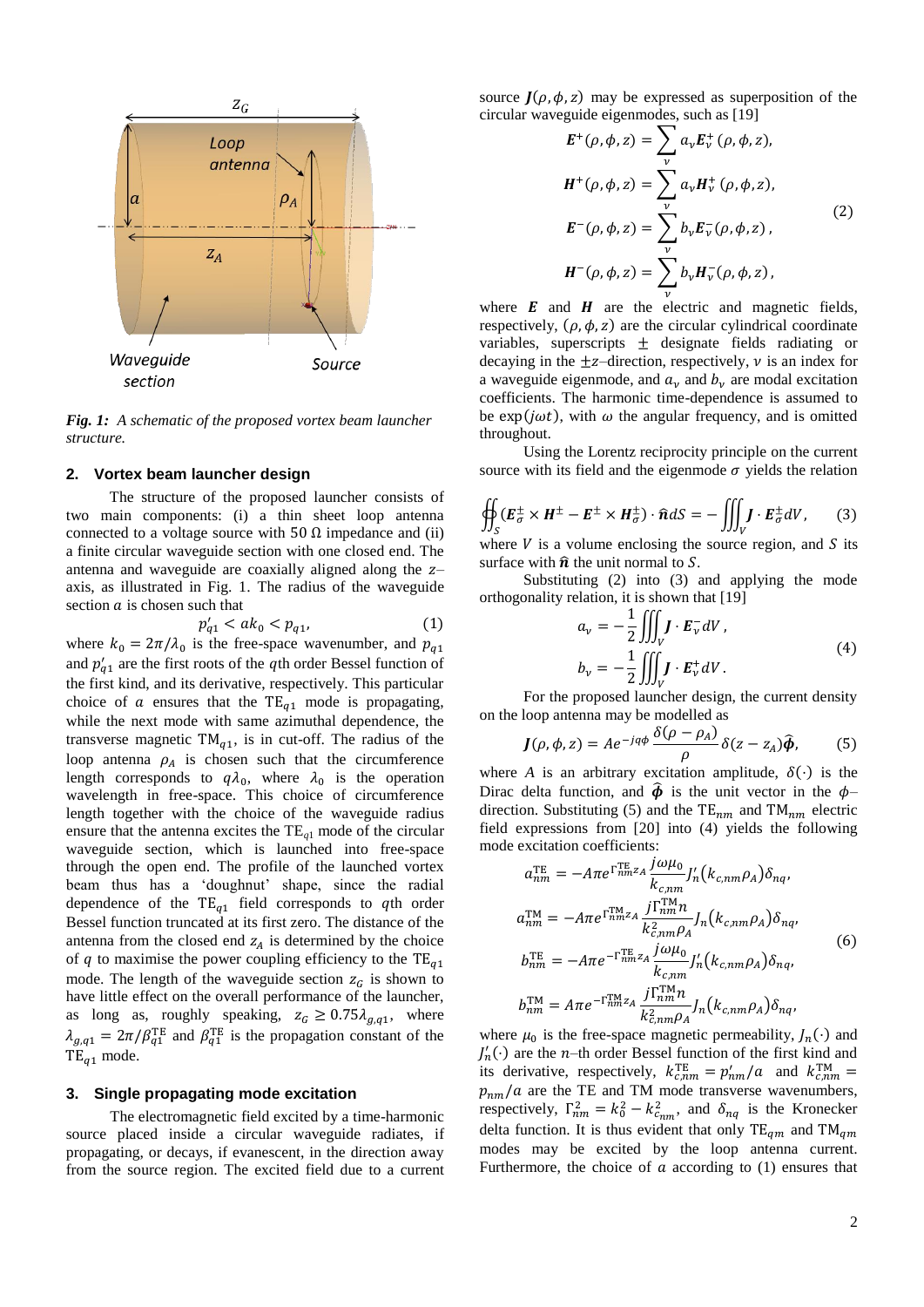$TE_{a1}$  is the only propagating mode inside the waveguide, as required by the design.

## **4. Input impedance model and matching**

The necessary conditions for single  $TE_{q1}$  mode operation determine the value of  $\rho_A$  and set upper and lower bounds for the value of  $a$ . The remaining design parameters, namely,  $z_A$  and  $z_G$  are determined by the necessary conditions to optimally match the loop antenna to the voltage source with 50  $\Omega$  internal impedance.

Large loop antennas are known to be difficult to match to common voltage sources due to their large input impedance and specifically their large inductive reactance [21]. However, by placing the loop antenna inside the waveguide section, the antenna input impedance becomes dependent on where the antenna is placed relative to the end of the waveguide section. This additional degree of freedom allows the antenna to be optimally matched to the voltage source. In what follows, and instead of using an exact method to determine the antenna input impedance as a function of its location, such as the method suggested in [22], a phenomenological approach is employed based on TL theory that takes into account the correct field behaviour. The TL approach yields a simpler mathematical expression of  $Z_{in}$ , which is faster to evaluate and provides greater physical insight without sacrificing accuracy.

In this proposed input impedance model, the effect of launcher structure is divided into distinct physical contributions each modelled as a terminated TL section. This approach is suitable for the proposed design because the  $TE_{q1}$  mode is the only propagating mode inside the waveguide section. Accordingly, the propagation constant of the TL is

$$
\beta_g = \beta_{q1}^{\text{TE}} = \sqrt{k_0^2 - (k_{c,q1}^{\text{TE}})^2},
$$

and the TL characteristic impedance is  $Z_a = (k_0/\beta_a) Z_0$ , where  $Z_0 \approx 377 \Omega$  is the free-space impedance.

The input impedance of the loop antenna inside the launcher may be, to a first-order approximation, modelled as a parallel combination of

- (i) the free-space loop antenna input impedance  $Z_A$ ,
- (ii) a short-circuited TL of length  $z_A$  with impedance  $Z_{CE}$ at the antenna terminal, where

$$
Z_{\rm CE} = jZ_g \tan(\beta_g z_A),
$$

which models the effect of the closed end of the waveguide section,

(iii) a  $Z_0$  terminated TL of length  $z_0 = z_G - z_A$  with impedance  $Z_{OE}$  at the antenna terminal, where

$$
Z_{\text{OE}} = \frac{Z_g \left[ Z_0 + j Z_g \tan\left(\beta_g z_o\right) \right]}{\left[ Z_g + j Z_0 \tan\left(\beta_g z_o\right) \right]}
$$

,

which models the effect of the open end of the waveguide section,

(iv) a TL terminated by  $Z_0$  in series with  $jZ_q \tan(\beta_q z_q)$ , of length  $z_q$  with impedance  $Z_R$  at the antenna terminal, where

$$
Z_{\rm R} = \frac{Z_g \left[Z_0 + Z_{sc} + jZ_g \tan(\beta_g z_o)\right]}{\left[Z_g + j\left[Z_0 + Z_{sc}\right] \tan(\beta_g z_o)\right]},
$$

which models the effect of reflection from the open end of the field reflected from the closed end.

In addition to the previous contributions, the coupling between the loop antenna and the waveguide may be modelled by a series impedance  $Z_{\text{CC}} = -2jX_A \sin(\beta_g z_o)$ , where  $X_A$  is the reactance of the loop antenna in free space. The input impedance is thus given by

$$
Z_{in} = Z_{\rm CC} + \left(\frac{1}{Z_A} + \frac{1}{Z_{\rm CE}} + \frac{1}{Z_{\rm OE}} + \frac{1}{Z_{\rm R}}\right)^{-1}
$$
(7)

The model shows that if  $z_A = \lambda_{g,q1}/2$ , the input resistance drops to zero. This suggests that the optimal choice of  $z_A$  is in the vicinity of  $\lambda_{g,q1}/2$  such that the resistive part of the input impedance is  $50 \Omega$ . Since there are two possible  $z_A$  choices resulting in  $Re\{Z_A\} = 50 \Omega$ , preference is given to the one with inductive reactance, because it is more practical to match using a capacitive load. From the expression of  $Z_{\text{CE}}$ , the optimal placement is thus expected to exist at  $z_A > \lambda_{g,q_1}/2$ . Moreover, it could be seen that the effect of  $z_G$  does not significantly affect the overall behaviour of  $Z_{in}$  as long as it is chosen such that  $z_G \ge 3\lambda_{a,a1}/4$  to avoid affecting the optimal matching position. Nevertheless, it should be noted that (7) is not accurate in estimating the input impedance, specifically its reactance, away from the ends of the waveguide section, which suggests that additional coupling effects should be taken into consideration. This shortcoming, however, does not affect its validity in estimating  $Z_A$  near the optimal matching position. Overall, the model provides sound guidelines to find the optimal antenna location for the best matching performance, as shall be shown in the following section.

## **5. Fourth-order Bessel beam launcher**

The proposed launcher design is next applied for launching a truncated microwave Bessel beam in the X-band carrying OAM with topological charge  $q = 4$ . The operation frequency is chosen to be 9 GHz. The structure excites the  $TE_{41}$  mode of the circular waveguide section, which is launched into free space through the open end. The radius of the waveguide is chosen as  $a = 30$  mm, which sets the cutoff frequency of the  $TE_{41}$  mode at 8.47 GHz, ensuring operation above cut-off. The structure operates at single mode, since the next mode with the same angular dependence,  $TM_{41}$ , has its cut-off frequency at 12.09 GHz, which is above the operation frequency.

The operation of the designed launcher is verified by MLFMM full-wave simulation performed using the default settings of Altair Hyperworks FEKO simulation software [23]. The loop antenna is constructed as a strip loop using perfect electric conductor (PEC) material. The antenna radius is set to  $\rho_A = 21.22$  mm, corresponding to a circumference of  $4\lambda_0$  with  $\lambda_0 = 33.31$ mm and the width of the strip is set to  $0.5$  mm. An edge port with a voltage source of 1 V and 50  $\Omega$  impedance is connected to the antenna feed line. The waveguide section is constructed using PEC material, with its radius set to  $a = 30$  mm, its length set to  $z_G = 64$  mm, and its closed end at  $z = 0$ . The simulation frequency is set to 9.0 GHz. The launcher structure geometry is meshed using fine global mesh setting, and re-mesh operation is performed after every modification done to the design.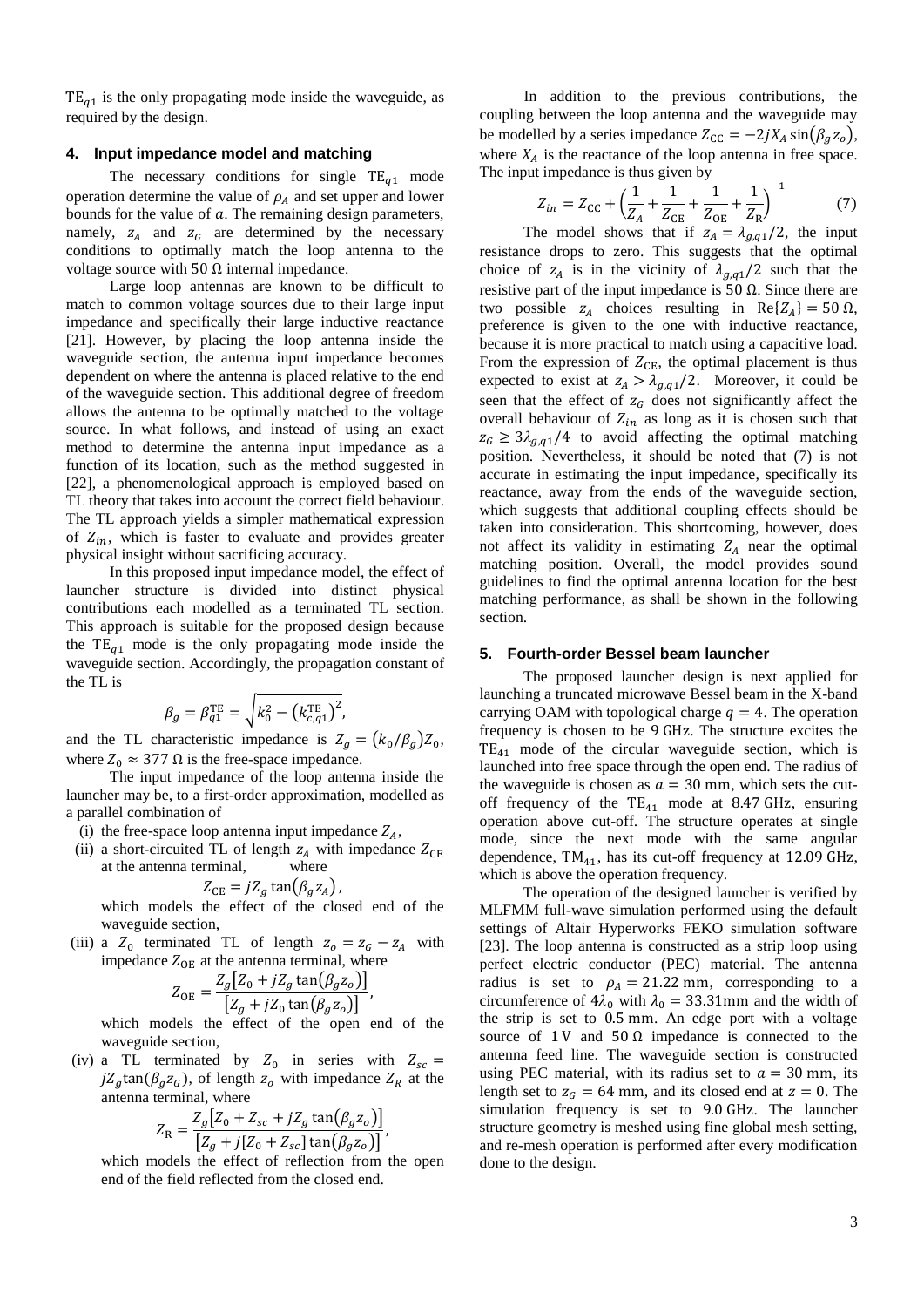

*Fig. 2: Comparison between full-wave simulated and TL modelled (a) real part, and (b) imaginary part of the loop antenna input impedance versus its position inside a launcher structure with*  $z<sub>G</sub> = 64$  mm. The radius of the *antenna is*  $\rho_A = 21.22$  mm *and the antenna excites the* **TE<sub>a1</sub>** mode at operation frequency of 9 GHz. The vertical *lines at*  $z_A = 50.5$  mm *indicate the optimal antenna position for matching.*

The position of the loop antenna  $z_A$  is varied from  $z = 2.12$  mm to  $z = 61.51$  mm in 28 steps and  $Z_{in}$  is measured. Fig. 2 plots the real and imaginary parts of  $Z_{in}$  as obtained by simulation and by (7). The figure shows very good match between the simulation and the model for the real part with maximum deviation of 69.44  $\Omega$  at  $z_A =$ 54.90 mm and a root mean square (rms) deviation of  $25.78 \pm 18.12 \Omega$  over the entire test range. A good match for the imaginary part is observed when the antenna is close to the ends of the waveguide with a maximum deviation of 68.33  $\Omega$  at  $z_A = 21.27$  mm and an rms deviation of  $34.53 \pm 18.90 \Omega$  over the entire range. The TL model gives lower estimate for the reactance value away from the waveguide ends, which suggests that additional coupling, potentially due to more energy stored in evanescent modes, has to be taken into consideration in this region.



*Fig. 3: Plots of the electric field at different z–planes as shown in the schematic in (a). The (b) magnitude and (c) phase of*  $\mathbf{E}_{\phi}$  *at*  $\mathbf{z} = 56$  **mm** *inside the launcher, and the corresponding (d) magnitude and (e) phase*  $at z = 72$  **mm** *in free-space. The phase plots show a helicity pertaining to*   $q = 4$  *topological charge. The*  $z$ -directed *component of the Poynting vector is plotted at*  $z = 72$  mm *in free-space in (f) and exhibits the expected 'doughnut-shape' profile.*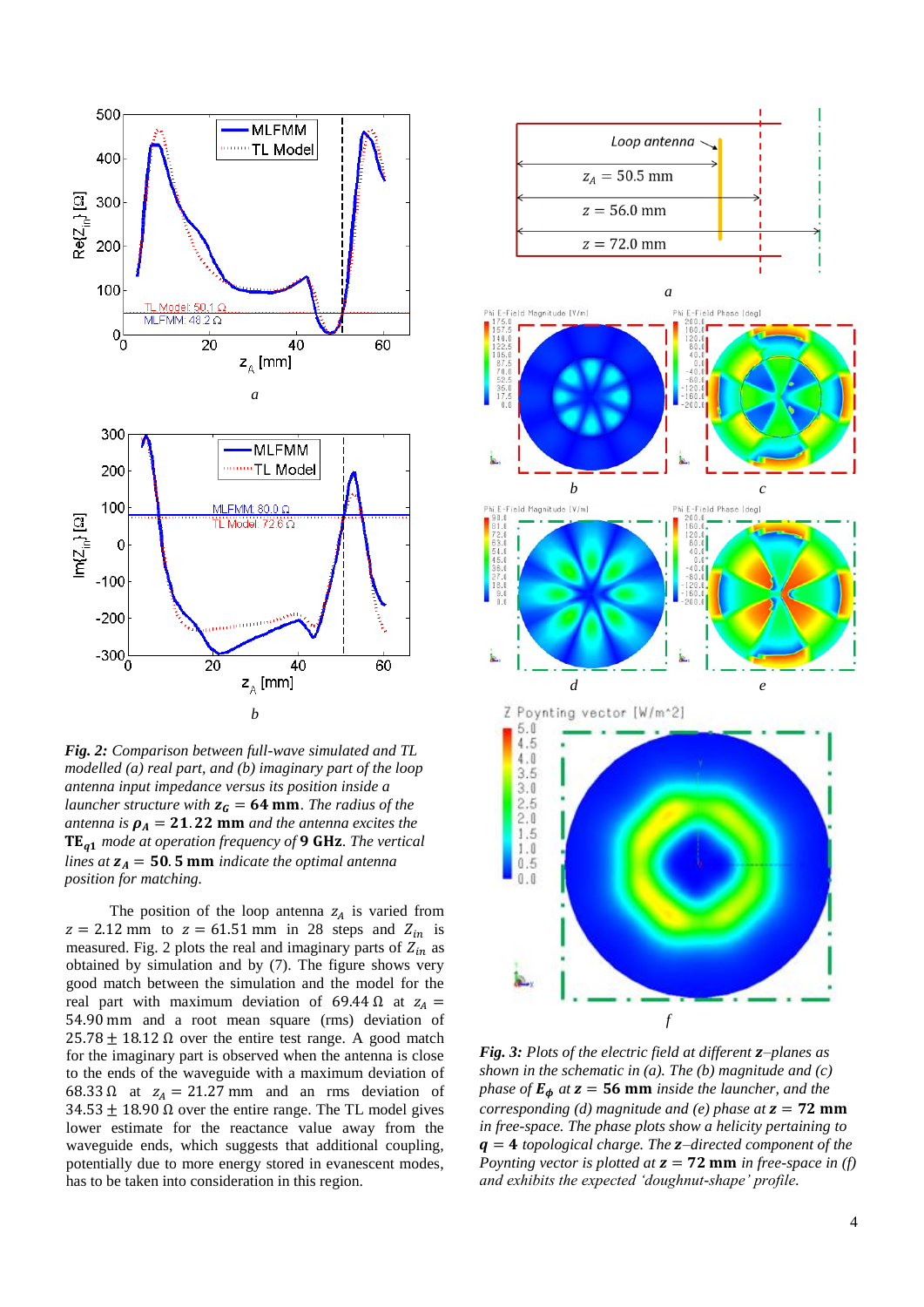For optimal matching condition, the antenna is placed at  $z_A = 50.5$  mm, where both (7) and simulation estimate that  $Z_{in} = 50 + j80 \Omega$ . To match the antenna, a capacitor with capacitance of 221 fF is placed in series with the source. In practical implementation, this capacitance value can be obtained using one standard  $0.22$  pF capacitor or two standard 0.11 pF capacitors in parallel.

The electromagnetic performance of the proposed design is measured through full-wave simulation. Figs. 3*b* and *c* plot the magnitude and phase, respectively, of the azimuthal component of the electric field  $E_{\phi}$  at  $z = 56$  mm inside the launcher structure. Figs. 3*d* and *e* plot the corresponding values for the launched beam at  $z = 72$  mm in free-space outside the launcher. In both cases, the phase exhibits the expected helicity pertaining to the  $q = 4$ topological charge, while the magnitude displays a hollow centre due to the phase discontinuity. The  $z$ -directed component of the Poynting vector, plotted in Fig. 3*f*, clearly shows the 'doughnut-shape' beam profile due to truncation of the Bessel function at its first zero. The full-wave simulation thus verifies that the proposed launcher is indeed capable of launching truncated vector Bessel beams carrying OAM with topological charge  $q = 4$ .

#### **6. Conclusion**

In this work, a novel design for a vectorial vortex beam launcher in the microwave regime is proposed and analysed. The vortex beam is formed by launching a single guided  $TE_{a1}$  mode of a metallic circular waveguide section into free space. The mode is excited by a single-loop antenna positioned coaxially inside the waveguide section. Modal analysis is carried out to verify the single mode operation of the proposed design. The effect of the position of the antenna inside the waveguide section on its input impedance is modelled using TL relations, and the optimal position for impedance matching is established. Full-wave simulation for an implementation of the launcher design to generate a truncated Bessel beam at 9 GHz carrying OAM with topological charge  $q = 4$  is performed. The simulation showed good agreement with the TL impedance model, which is employed to estimate the antenna position for optimal matching. Furthermore, the electromagnetic performance of the launcher is verified showing the expected phase helicity and 'doughnut-shaped' beam profile outside the waveguide section.

The proposed design employing a circular waveguide section is demonstrated to be advantageous when employing large loop antennas in radiating systems. The traditional challenge of matching a large loop antenna to an external source may be overcome by encasing the antenna in a waveguide. In addition, by using a metallic waveguide and a simple loop antenna, the launcher may thus be more suitable for high power applications compared to other designs that rely on dielectric materials or integrated electronics.

Future work may include modelling a coaxial feed line for the antenna, generalising the launcher design to accommodate multimode excitation for beam-shaping purposes, the possibility of benefiting from artificial dielectric filling and improving the TL model of the input impedance.

## **7. References**

[1] Padgett, M. J.: 'Orbital angular momentum 25 years on', *Opt. Express*, 2017, **25**, pp. 11265–11274

[2] Allen, L., Beijersbergen, M. W., Spreeuw, R. J. C., *et al*.: 'Orbital angular momentum of light and the transformation of Laguerre-Gaussian laser modes', *Phys. Rev. A*, 1992, **45**, (11), p. 8185

[3] Yao, A. M., Padgett, M. J.: 'Orbital angular momentum: origins, behavior and applications', *Adv. Opt. Photon.*, 2011, **3**, (2), pp. 161–204

[4] Fürhapter, S., Jesacher, A., Bernet, S., *et al*.: 'Spiral interferometry', *Opt. Lett.*, 2005, **30**, (15), pp. 1953–1955

[5] Liu, K., Cheng, Y., Yang, *et al*.: 'Orbital-angularmomentum-based electromagnetic vortex imaging', *IEEE Antennas Wirel. Propag. Lett.*, 2015, **14**, p. 711

[6] Vaziri, A., Weihs, G., Zeilinger, A.: 'Superpositions of the orbital angular momentum for applications in quantum experiments', *J. Opt. B, Quantum Semiclassical Opt.*, 2002, **4**, (2), p. S47

[7] Nagali, E., Sciarrino, F., De Martini, F., *et al.*: 'Quantum information transfer from spin to orbital angular momentum of photons', *Phys. Rev. Lett.*, 2009, **103**, (1), p. 013601

[8] Greenshields, C., Stamps, R. L., and Franke-Arnold, S.: 'Vacuum Faraday effect for electrons', *New J. Phys.*, 2012, **14**, (10), p. 103040

[9] Harris, J., Grillo, V., Mafakheri, E., *et al*.: 'Structured quantum waves', *Nat. Phys.*, 2015, **11**, (8), p. 629–634

[10] Swartzlander, G. A., Ford, E. L., Abdul-Malik, R. S., *et al*.: 'Astronomical demonstration of an optical vortex coronagraph', *Opt. Express*, 2008, **16**, (14), pp. 10200– 10207

[11] Yan, Y., Xie, G., Lavery, M. P., *et al*.: 'High-capacity millimetre-wave communications with orbital angular momentum multiplexing', *Nat. Commun.*, 2014, **5**, p. 4876

[12] Willner, A. E., Ren, Y., Xie, G., *et al*.: 'Recent advances in high-capacity free- space optical and radiofrequency communications using orbital angular momentum multiplexing', *Philos. Trans. R. Soc. A*, 2017, **375**, (2087), p. 20150439

[13] Deng, C., Chen, W., Zhang, Z., *et al*.: 'Generation of OAM radio waves using circular Vivaldi antenna array', *Int. J. Antennas Propag.*, 2013, **2013**, p. 847859

[14] Al-Bassam, A., Salem, M. A., Caloz, C.: 'Vortex beam generation using circular leaky-wave antenna'. 2014 IEEE Antennas and Propagation Society Int. Symp. (APSURSI), Memphis, TN, 2014, pp. 1792–1793

[15] Byun, W. J., Kim, K. S., Kim, B. S., *et al*.: 'Multiplexed Cassegrain reflector antenna for simultaneous